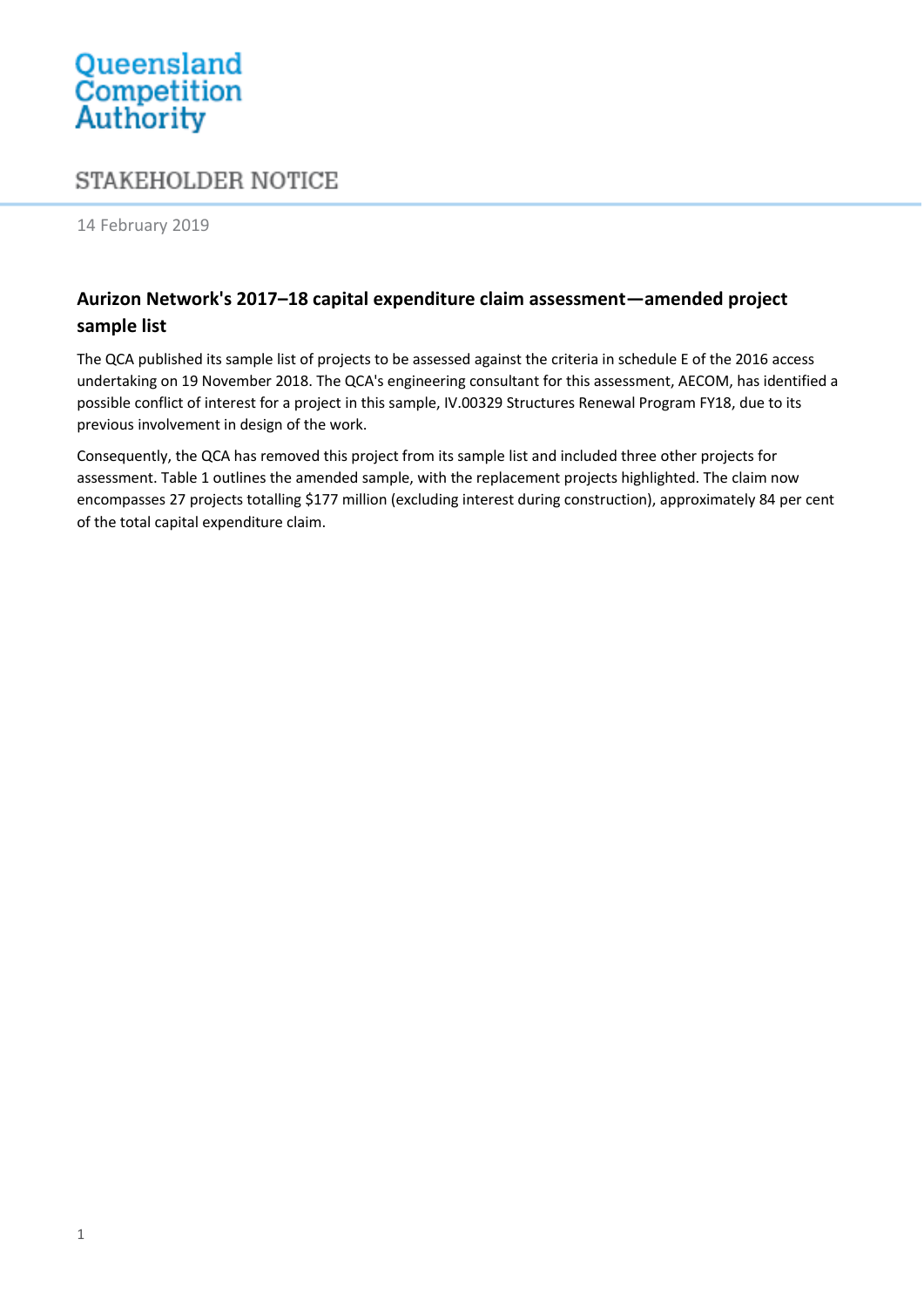|  | Table 1 QCA amended sample list—Aurizon Network's 2017–18 capital expenditure claim |  |
|--|-------------------------------------------------------------------------------------|--|
|--|-------------------------------------------------------------------------------------|--|

| <b>Project ID</b> | Project name                              | Asset type                  | Claim (\$, pre-escalation) |
|-------------------|-------------------------------------------|-----------------------------|----------------------------|
| IV.00323          | Track Upgrade FY18                        | Track                       | 23,449,382                 |
| IV.00049          | Radio System Replacement                  | <b>Network Controls</b>     | 23,351,894                 |
| IV.00322          | Rail Renewal FY18                         | Rail                        | 21,468,545                 |
| IV.00344          | <b>Formation Renewal FY18</b>             | Formation / Ballast         | 12,236,291                 |
| IV.00364          | <b>Turnout Renewal FY18</b>               | Turnouts                    | 11,500,392                 |
| A.04599           | Havilah Culverts Upgrade                  | <b>Structures</b>           | 8,719,163                  |
| IV.00346          | Package 1 FY18 Control Systems Renewal    | <b>Network Controls</b>     | 8,223,807                  |
| IV.00347          | Package 2 FY18 Control Systems Renewal    | <b>Network Controls</b>     | 8,035,389                  |
| IV.00334          | Bridge Ballast Renewal Program FY18       | Formation / Ballast         | 7,272,262                  |
| IV.00321          | Sleeper Renewal Program FY18              | Sleepers                    | 6,747,175                  |
| IV.00145          | Track Upgrade FY17                        | Track                       | 5,145,878                  |
| IV.00343          | Level Crossings Renewal Program FY18      | Level Crossings             | 5,421,998                  |
| IV.00360          | Network Asset Mgt System Tranche 2        | <b>Operational Systems</b>  | 5,311,528                  |
| IV.00399          | 2017 Cyclone Debbie Rectification         | Various                     | 4,441,745                  |
| IV.00384          | OH Equipment Renewal FY18                 | <b>Distribution Network</b> | 3,461,614                  |
| IV.00270          | Ethernet to Corner SCADA Upgrade FY17     | <b>Network Controls</b>     | 3,022,135                  |
| IV.00146          | Sleeper Renewal FY17                      | Sleepers                    | 2,843,381                  |
| IV.00168          | Turnout Renewal FY17                      | Turnouts                    | 2,685,243                  |
| IV.00294          | Goonyella Supersite FY17                  | <b>Network Controls</b>     | 2,147,879                  |
| IV.00283          | <b>Traction SCADA System</b>              | Network Controls            | 2,078,916                  |
| IV.00144          | Rail Renewal FY17                         | Rail                        | 2,064,204                  |
| IV.00004          | <b>Traction Fault Locator Renewal</b>     | <b>Distribution Network</b> | 1,985,507                  |
| IV.00261          | Telecommunications Infrastructure Renewal | Telecommunication           | 1,875,684                  |
| IV.00154          | FY17 Autotransformer Renewal Project      | Power Systems               | 1,437,366                  |
| IV.00170          | <b>Bridge Ballast Renewals FY17</b>       | Formation / Ballast         | 1,284,390                  |
| IV.00375          | Corridor Security & Fencing FY18          | <b>Corridor Access</b>      | 769,726                    |
| IV.00267          | Asset Protection Equipment Replacement    | <b>Signalling Equipment</b> | 238,851                    |